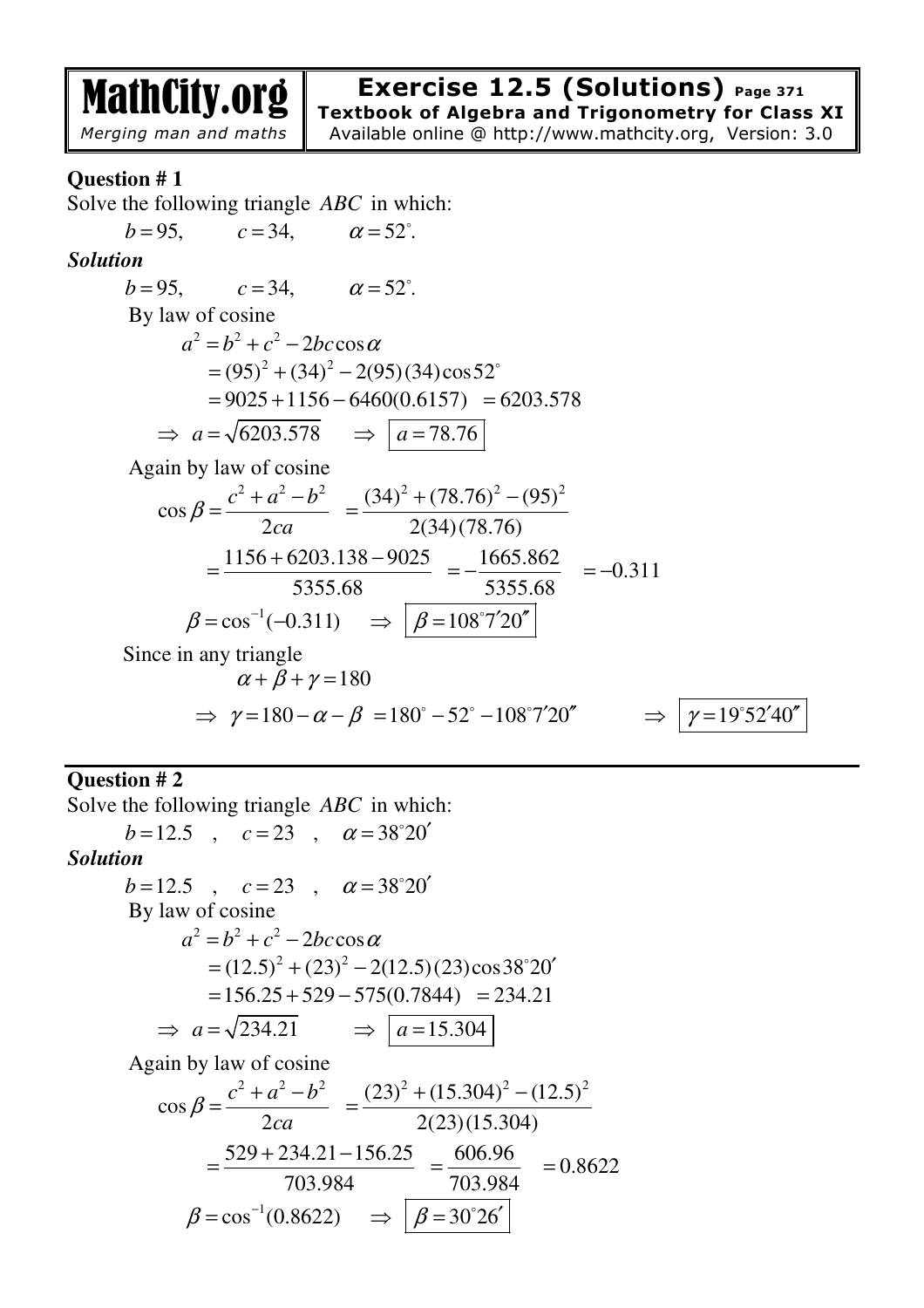*FSc-I - 12.5 - 2*

Since in any triangle  
\n
$$
\alpha + \beta + \gamma = 180
$$
\n
$$
\Rightarrow \gamma = 180 - \alpha - \beta = 180^{\circ} - 38^{\circ}20' - 30^{\circ}26' \Rightarrow \boxed{\gamma = 111^{\circ}14'}
$$

**Question # 3**  Solve the following triangle *ABC* in which:  $a = \sqrt{3} - 1 = 0.732$ ,  $b = \sqrt{3} + 1 = 2.732$ ,  $\gamma = 60^{\circ}$ *Solution*  $a = \sqrt{3} - 1 = 0.732$ ,  $b = \sqrt{3} + 1 = 2.732$ ,  $\gamma = 60^{\circ}$  By law of cosine  $c^2 = a^2 + b^2 - ab \cos \gamma$  $= (0.732)^{2} + (2.732)^{2} - 2(0.732)(2.732)\cos 60^{\circ}$  $= 0.5358 + 7.4638 - 1.9998 = 5.9998 \approx 6$  $\Rightarrow$   $\boxed{c = \sqrt{6} = 2.449}$  Again by law of cosines 2  $a^2$   $a^2$ cos 2  $b^2 + c^2 - a$  $\alpha = \frac{b^2 + c^2 - 2bc}{2bc}$ =  $(2.732)^2 + (2.449)^2 - (0.732)$ 2(2.732)(2.449)  $+(2.449)^{2}$  – =  $7.4638 + 5.9976 - 0.5358$ 13.3813  $+5.9976 =\frac{111030 + 313710}{12.2012}$ 12.9256 13.3813  $=\frac{12.9256}{12.2842}$  = 0.9659  $\Rightarrow \alpha = \cos^{-1}(0.9659) \Rightarrow |\alpha = 15^{\circ}$  Since in any triangle  $\alpha + \beta + \gamma = 180$  $\Rightarrow \beta = 180 - \alpha - \gamma = 180 - 15 - 60 \Rightarrow \beta = 105^{\circ}$ 

### **Question # 4**

Solve the following triangle *ABC* in which:

 $a=3$  ,  $b=6$  ,  $\gamma = 36^{\circ}20'$ 

#### *Solution*

*Do yourself as above*

#### **Question # 5**

Solve the following triangle *ABC* in which:

 $a=7$  ,  $b=3$  ,  $\gamma = 38^{\circ}13'$ 

#### *Solution*

 *Do yourself as above*

#### **Question # 6**

Solve the following triangle, using first law of tangent and then law of sines:

 $a = 36.21$ ,  $b = 42.09$ ,  $\gamma = 44^{\circ}29'$ 

#### *Solution*

Since 
$$
\alpha + \beta + \gamma = 180
$$
  
 $\Rightarrow \alpha + \beta = 180 - \gamma$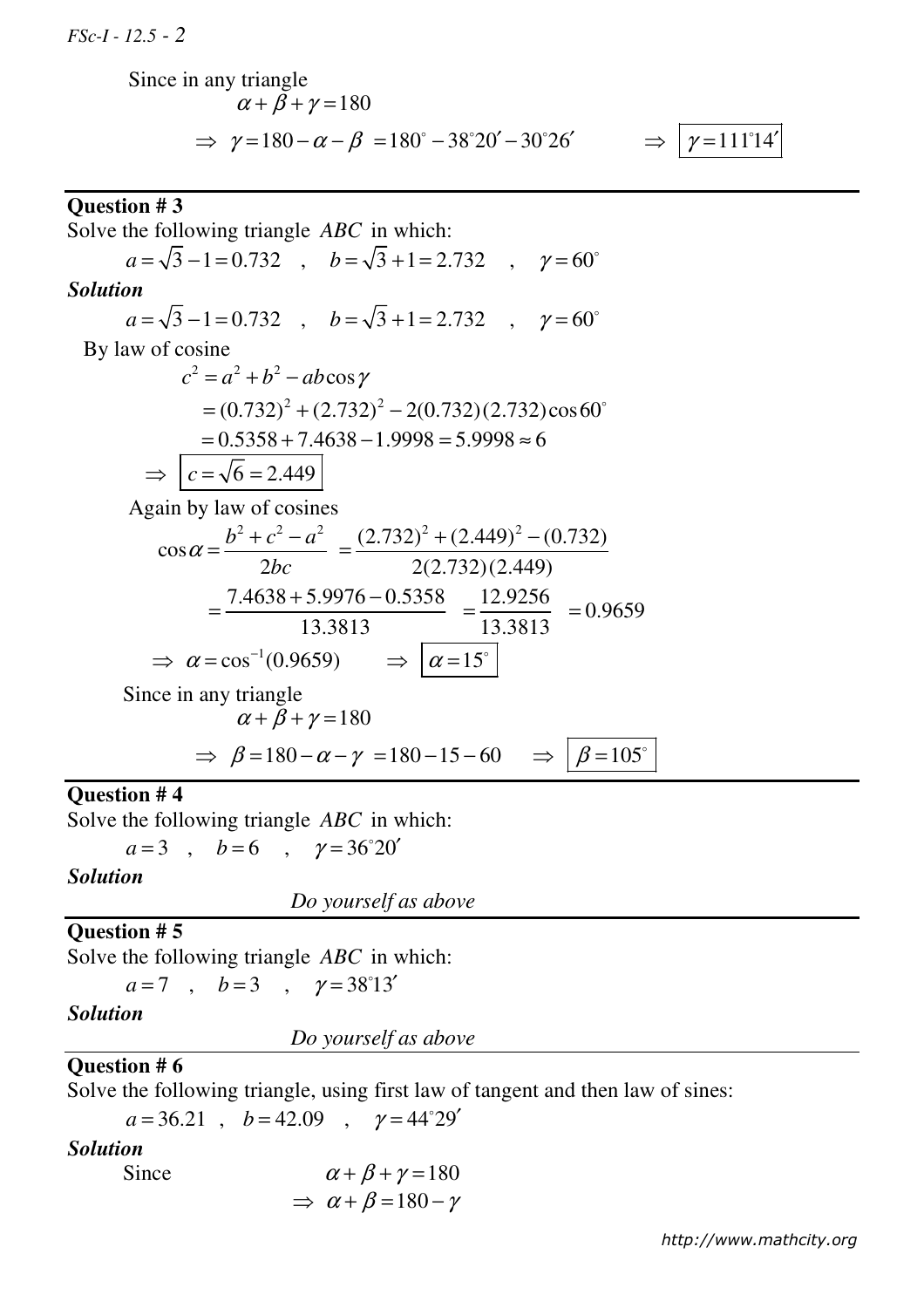$$
=180-44^{\circ}29'
$$
  
\n
$$
\Rightarrow \alpha + \beta = 135^{\circ}31'
$$
............ (i)

By law of tangent

$$
\frac{a-b}{a+b} = \frac{\tan\left(\frac{\alpha-\beta}{2}\right)}{\tan\left(\frac{\alpha+\beta}{2}\right)} \implies \frac{36.21 - 42.09}{36.21 + 42.09} = \frac{\tan\left(\frac{\alpha-\beta}{2}\right)}{\tan\left(\frac{135^\circ31^\prime}{2}\right)}
$$
  

$$
\implies \frac{-5.88}{78.3} = \frac{\tan\left(\frac{\alpha-\beta}{2}\right)}{\tan\left(\frac{67^\circ45^\prime}{2}\right)} \implies -0.0751 = \frac{\tan\left(\frac{\alpha-\beta}{2}\right)}{2.4443}
$$
  

$$
\implies \tan\left(\frac{\alpha-\beta}{2}\right) = -0.0751(2.4443)
$$
  

$$
= -0.1836
$$
  

$$
\implies \frac{\alpha-\beta}{2} = \tan^{-1}(-0.1836)
$$
  

$$
\implies \frac{\alpha-\beta}{2} = -10^\circ 24^\prime \implies \alpha-\beta = -20^\circ 48^\prime \dots \dots \dots \text{ (ii)}
$$

Adding (i) & (ii)

$$
\alpha + \beta = 135^{\circ}31'
$$
  
\n
$$
\alpha - \beta = -20^{\circ}48'
$$
  
\n
$$
2\alpha = 114^{\circ}43' \Rightarrow \boxed{\alpha = 57^{\circ}22'}
$$

Putting value of  $\alpha$  in eq. (i)  $57°22' + \beta = 135°22'$ 

$$
\Rightarrow \beta = 135^{\circ}22' - 57^{\circ}22' \Rightarrow \boxed{\beta = 78^{\circ}9'}
$$

Now by law of sine

$$
\frac{c}{\sin \gamma} = \frac{a}{\sin \alpha} \qquad \Rightarrow \qquad \frac{c}{\sin 44^{\circ} 29'} = \frac{36.21}{\sin 57^{\circ} 22'}
$$

$$
\Rightarrow \qquad c = \frac{36.21}{\sin 57^{\circ} 22'} \cdot \sin 44^{\circ} 29'
$$

$$
= \frac{36.21}{0.8421} \cdot 0.7007 \qquad \Rightarrow \qquad c = 30.13
$$

# **Question # 7, 8 & 9**

Solve the following triangle, using first law of tangent and then law of sines:

(7) 
$$
a = 93
$$
,  $c = 101$ ,  $\alpha = 80^{\circ}$  (8)  $b = 14.8$ ,  $c = 16.1$ ,  $\alpha = 42^{\circ}45'$   
(9)  $a = 319$ ,  $b = 168$ ,  $\alpha = 110^{\circ}22'$ 

### *Solution*

 *Do yourself as above*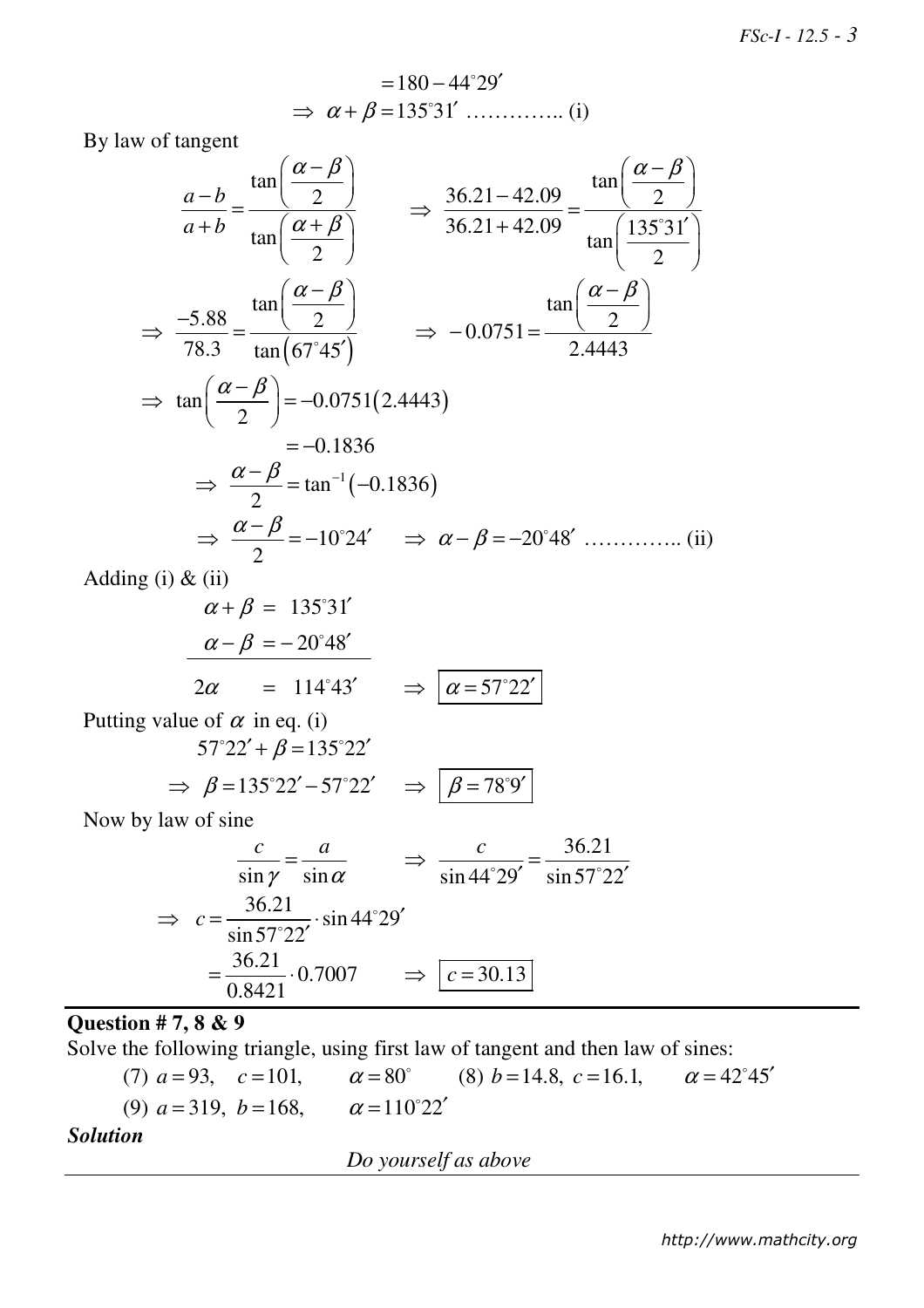*FSc-I - 12.5 - 4*

# **Question # 10**

Solve the following triangle, using first law of tangent and then law of sines:

$$
b = 61 \quad , \quad c = 32 \quad , \quad \alpha = 59^{\circ}30'
$$
  
\nSolution  
\n
$$
b = 61 \quad , \quad c = 32 \quad , \quad \alpha = 59^{\circ}30'
$$
  
\nSince  
\n
$$
\alpha + \beta + \gamma = 180
$$
  
\n
$$
\Rightarrow \beta + \gamma = 180 - \alpha
$$
  
\n
$$
= 180 - 59^{\circ}30'
$$
  
\n
$$
\Rightarrow \beta + \gamma = 120^{\circ}30'
$$
........(i)

 $\overline{0.5244}$ 

By law of tangent

$$
\frac{b-c}{b+c} = \frac{\tan\left(\frac{\beta-\gamma}{2}\right)}{\tan\left(\frac{\beta+\gamma}{2}\right)} \implies \frac{61-32}{61+32} = \frac{\tan\left(\frac{\beta-\gamma}{2}\right)}{\tan\left(\frac{120°30'}{2}\right)}
$$
  
\n
$$
\implies \frac{29}{93} = \frac{\tan\left(\frac{\beta-\gamma}{2}\right)}{\tan(60°15')} \implies 0.3118 = \frac{\tan\left(\frac{\beta-\gamma}{2}\right)}{1.7496}
$$
  
\n
$$
\implies \tan\left(\frac{\beta-\gamma}{2}\right) = 0.3118(1.7496)
$$
  
\n
$$
= 0.5455
$$
  
\n
$$
\implies \frac{\beta-\gamma}{2} = \tan^{-1}(0.5455)
$$
  
\n
$$
\implies \frac{\beta-\gamma}{2} = 28°37' \implies \beta-\gamma=57°14' \text{ ......... (ii)}
$$
  
\nAdding (i) & (ii)  
\n
$$
\beta+\gamma=120°30'
$$
  
\n
$$
\frac{\beta-\gamma=57°14'}{2\beta} = 177°44' \implies \boxed{\beta=88°52'}
$$
  
\nPutting value of  $\alpha$  in eq. (i)  
\n
$$
88°52' + \gamma=120°30'
$$
  
\n
$$
\implies \gamma=120°30'-88°52' \implies \boxed{\gamma=31°38'}
$$
  
\nNow by law of sine  
\n
$$
\frac{c}{\sin\gamma} = \frac{a}{\sin\alpha} \implies \frac{32}{\sin 31°38'} = \frac{a}{\sin 59°30'}
$$
  
\n
$$
\implies \frac{32}{\sin 31°38} \cdot \sin 59°30'
$$
  
\n
$$
= \frac{32}{\cos 2\alpha} \cdot 0.8616 \implies \boxed{c = 52.57}
$$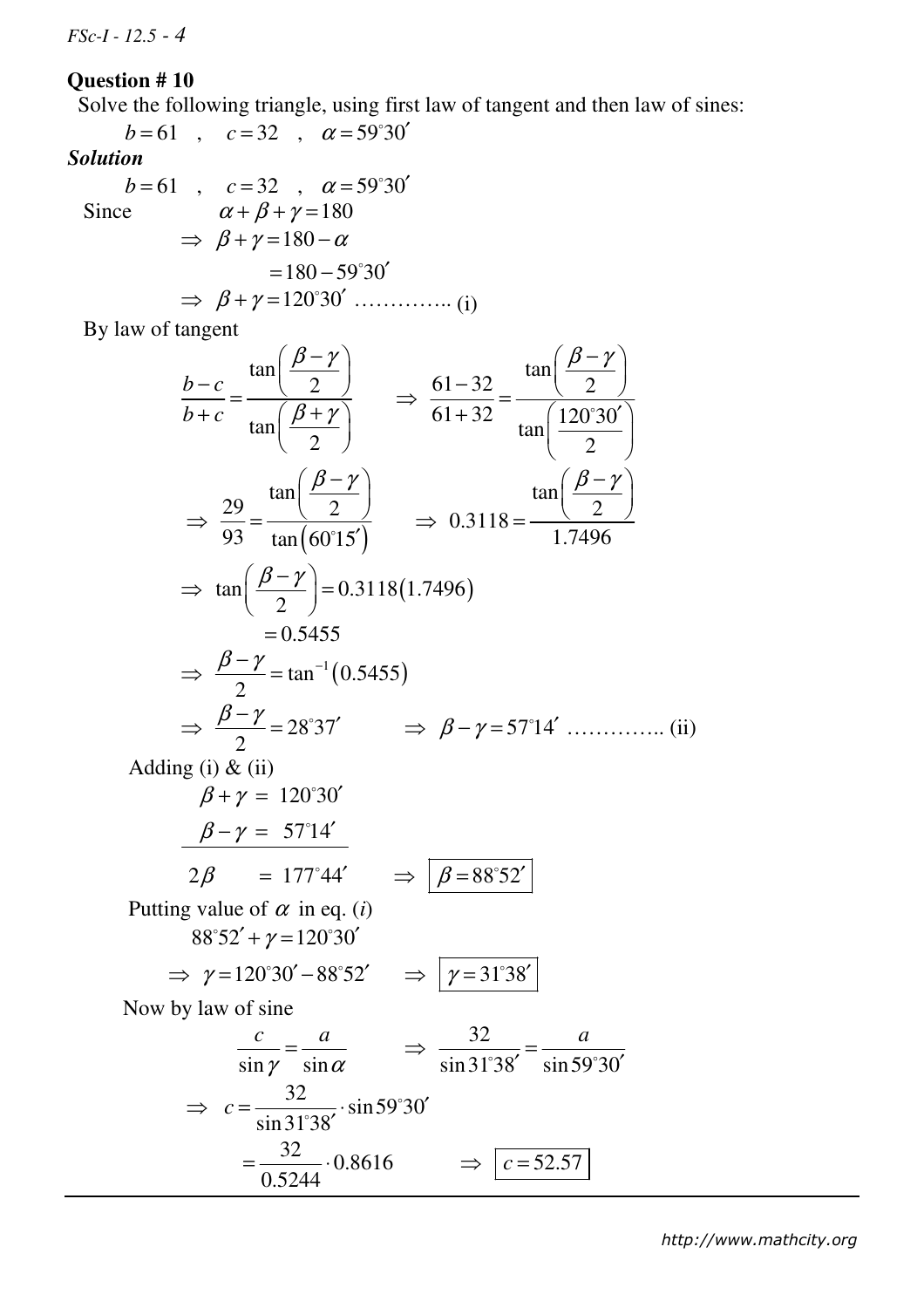# **Question # 11**

Measure of two sides of the triangle are in the ratio 3: 2 and they include an angle of measure 57°. Find the remaining two angles.

# *Solution*

Let 
$$
a:b=3:2
$$
  
\ni.e.  $\frac{a}{b} = \frac{3}{2} \implies a = \frac{3}{2}b$   
\nand  $\gamma = 57^{\circ}$   
\nSince  $\alpha + \beta + \gamma = 180$   
\n $\implies \alpha + \beta = 180 - \gamma$   
\n $= 180 - 57 \implies \alpha + \beta = 123^{\circ}$  ......... (i)

By law of tangent

$$
\frac{a-b}{a+b} = \frac{\tan\left(\frac{\alpha-\beta}{2}\right)}{\tan\left(\frac{\alpha+\beta}{2}\right)} \Rightarrow \frac{\frac{3}{2}b-b}{\frac{3}{2}b+b} = \frac{\tan\left(\frac{\alpha-\beta}{2}\right)}{\tan\left(\frac{123^{\circ}}{2}\right)}
$$
  
\n
$$
\Rightarrow \frac{\frac{1}{2}b}{\frac{5}{2}b} = \frac{\tan\left(\frac{\alpha-\beta}{2}\right)}{\tan(61^{\circ}30^{\circ})} \Rightarrow \frac{1}{5} = \frac{\tan\left(\frac{\alpha-\beta}{2}\right)}{1.8418}
$$
  
\n
$$
\Rightarrow \tan\left(\frac{\alpha-\beta}{2}\right) = \frac{1}{5}(1.8418)
$$
  
\n= 0.3684  
\n
$$
\Rightarrow \frac{\alpha-\beta}{2} = \tan^{-1}(0.3684) = 20^{\circ}13^{\circ}
$$
  
\n
$$
\Rightarrow \alpha-\beta = 40^{\circ}26^{\circ} \dots \dots \dots \text{ (ii)}
$$
  
\nAdding (i) & (ii)  
\n
$$
\alpha + \beta = 123^{\circ}
$$
  
\n
$$
\frac{\alpha-\beta}{2} = 163^{\circ}27^{\prime}
$$
  
\n
$$
2\alpha = 163^{\circ}27^{\prime}
$$
  
\n
$$
2\alpha = 163^{\circ}27^{\prime}
$$
  
\n
$$
\Rightarrow \beta = 123^{\circ} - 81^{\circ}44^{\prime} \Rightarrow \beta = 41^{\circ}16^{\prime}
$$

# **Question # 12**

Two forces of 40N and 30N are represented by *AB*  $\longrightarrow$  and *BC*  $\overline{\phantom{a}}$ 30N are represented by  $AB$  and  $BC$  which are inclined at an angle of 147°25'. Find  $\overrightarrow{AC}$ , the resultant of  $\overrightarrow{AB}$  and  $\overrightarrow{BC}$ .

# *Solution*

Since  $AB = c = 40N$  $\overline{\phantom{a}}$